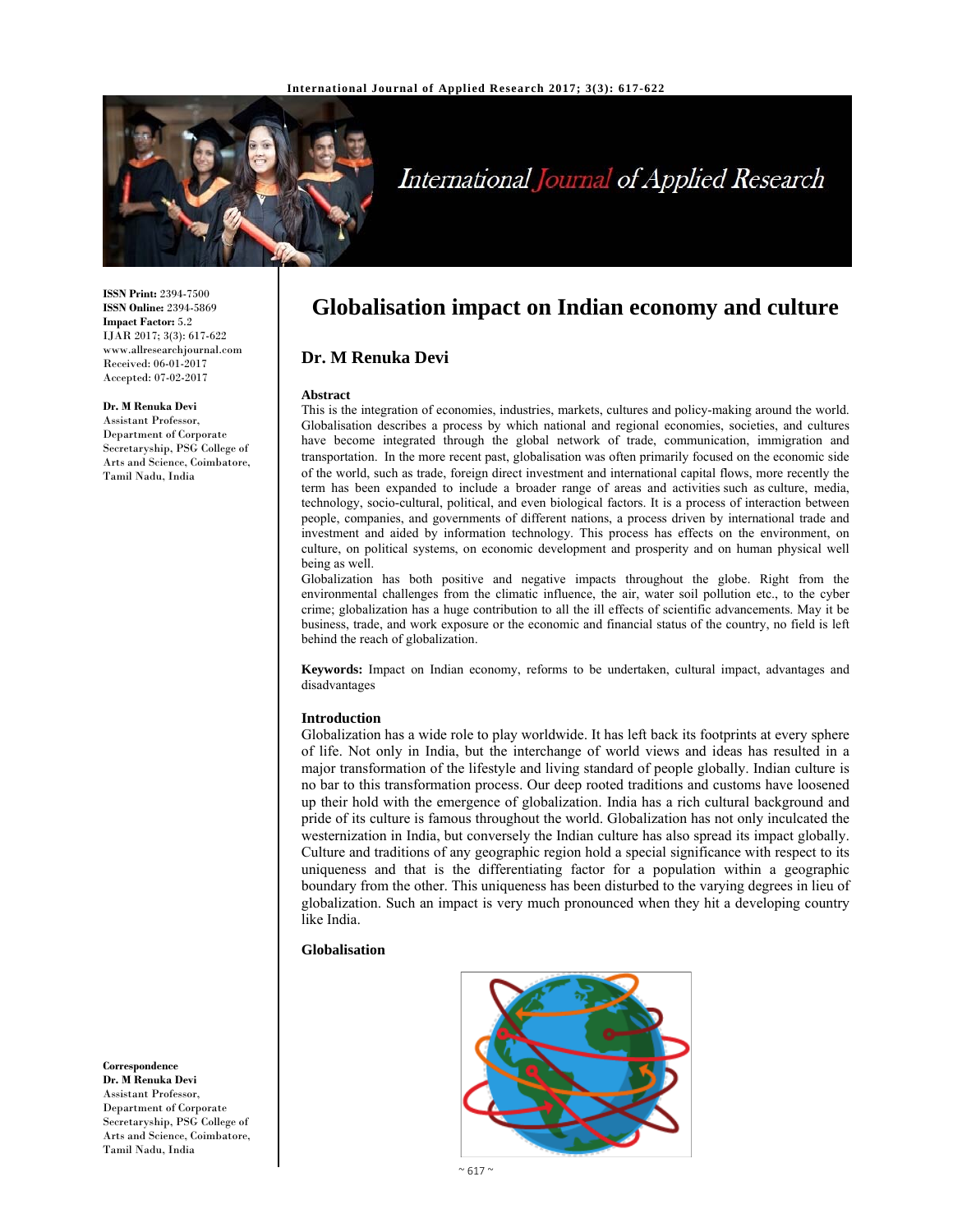The term 'Globalization' is itself self-explanatory. It is an international platform for maintaining evenness in the living mode of the people all over the world. Globalization is the resultant of the interchange of worldly views, opinions and the various aspects of the culture everywhere around the world. This is the means for providing the international arena for intermingling of people from different sectors, culture and dialects and learns to move and approach socially without hurting and affecting each others' prestige. Globalization initiated with the masses travelling to other geographic areas for exploration, then with the interest of travel and enjoying the personal space, then came the era of searching employment opportunities anywhere on the globe to win the contest of 'survival of the fittest'. With the advancement of human approach, the globalization started on rooting its footprints at every place. In today's era the various means of telecommunication, social media, and most importantly the Internet has a big role to play in the spread of globalization.

#### **India's problem with globalisation**



- Some section of people in India, basically poor and very poor, tribal groups, they did not feel the heat of globalization at all. They remain poor & poorest as they were.
- Increased gap between rich and poor fuels potential terrorist reaction.
- Ethical responsibility of business has been diminished.
- Youth group of India leaving their studies very early and joining Call centers to earn easy money thereby losing their social life after getting habituated with monotonous work.
- High growth but there is a problem of unemployment.
- Multi-party rule, hence political ideology intervenes globalization.
- Price hike of every daily usable commodities

#### **Impact of globalizations on Indian economy**

Due to globalization, in Indian economy it affect not only to agricultural production but also employment opportunities in the rural parts, inequality between urban & rural areas. Globalization is conceived as a powerful transformative force responsible for a massive shakeout of nations, economies, international institutions & the whole world order. Thus, we can say that the higher the level of international corporations/transactions, the higher will be economic growth, income level & living standards the globalization process would bring. Globalisation has brought many jobs & large sums of investment to India. India's economy has been growing at exceptional rates for

the past several years & many new opportunities have opened up for India. Yet, India does remain quite poor. Most of those who profit from globalization in India are the upper classes, with many in the lower classes being displaced & suffering from miserable labor conditions. Globalization has created a large economic boom for India with largely positive effects. At the present, we can also say about the tale of two Indians. We have the best of times; we have the worst of times. Globalization of financial markets has far outpaced the integration of product markets. If there is sparkling prosperity, there is stinking poverty. We have dazzling five star hotels side by side with darkened illstarred hovels. We have everything by globalization and we have nothing by globalization.



Globalization is the name for the process of increasing the connectivity and interdependence of the world's market, and businesses. This process has speeded up dramatically in the last two decades as technological advances make it easier for people to travel, communicate, and do business internationally.

Globalization has increased across the world in recent years due to the fast progress that has been made in the field of technology especially in communications and transport. The government of India made changes in its economic policy in 1991 by which it allowed direct foreign investments in the country. As a result of this, globalization of the Indian Industry took place on a major scale.

The various beneficial effects of globalization in Indian Industry are that it brought in huge amounts of foreign investments into the industry especially in the BPO, pharmaceutical, petroleum, and manufacturing industries. As huge amounts of foreign direct investments were coming to the Indian Industry, they boosted the Indian economy quite significantly. The benefits of the effects of globalization in the Indian Industry are that many foreign companies set up industries in India, especially in the pharmaceutical, BPO, petroleum, manufacturing, and chemical sectors and this helped to provide employment to many people in the country. This helped reduce the level of unemployment and poverty in the country. Also the benefit of the Effects of Globalization on Indian Industry are that the foreign companies brought in highly advanced technology with them and this helped to make the Indian Industry more technologically advanced. Since 1991, India has witnessed an explosion of new media. Between 1990 and 1999, access to television grew from 10% of the urban population to 75% of the urban population. Cable television and foreign movies became widely available for the first time.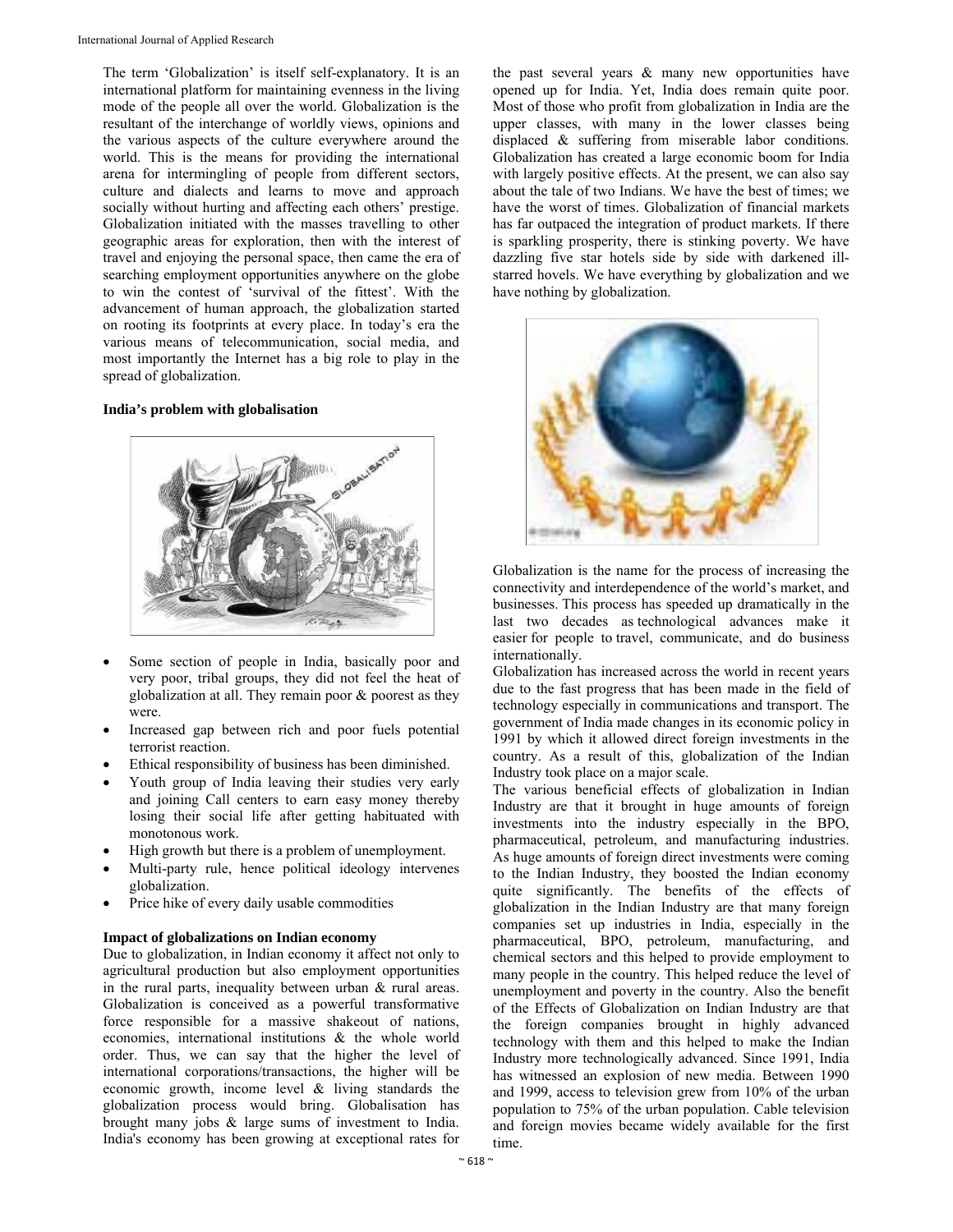#### **Indian Agriculture**

Indian farmers are offered no subsidiaries compared to the US Farmers. There has been no encouragement from the government to ensure foreign companies to set up technologies for the farmer's assistance. The US Farmers has opened the market for textile & China has already set up factories & started production where in India hasn't woken up. On the other side of the medal, there is along list of the worst of the time, the foremost casualty being the agriculture sector. Agriculture has been  $\&$  still remains the backbone of the Indian economy. It plays a vital role not only in providing food & nutrition to the people, but also in the supply of raw materials to industries & to export trade. The financial capital of India & the political of India are set to become the topmost slum cities of the world.

# **Gross Domestic Product (GDP) Growth rate**

The Indian economy is passing through a difficult phase caused by several unfavorable domestic & external developments, Domestic O/P & DD conditions were adversely affected by poor performance in agriculture in the post two years. The rate of growth of GDP of India has been on the increase from 5.6% to 7% in the 1993-2001 periods. The sectors attracting highest FDI inflows are electrical equipment including Computer software & electronics (18 %), service sector (13%), telecommunication (10%), transportation industry (9%) etc.

#### **Export & Import**

India's export & import is increasing many Indian companies have started becoming respectable players in international scenes. There are two alternative causes available. First to sell its product in the export market and

next to produce those type of commodities that the rich in India could consume like luxury goods.

#### **Technologies**

IT is given special status. The reason for this is because the Indian government wants to promote it-s nation a as a technological advanced nation and in order to do this they must stimulate the IT sector. The "special status- means the sector and investors (willing to invest in the sector) will receive many benefits and incentives from the government to do so.

## **Poverty**

The government of India has shown decline in people living in absolute poverty by manipulating statistics. The "decline" happened when large number of industrial units have been closed down, number of days of work available to workers has declined, downsizing of manpower had taken place in most of the industrial undertakings and non-availability of jobs to the new entrant in employment market is witnessed. Besides, there is an all-round decline of prices of agricultural products, forcing farmers to suicide. In sectors like plantation and tea, workers are virtually starving. It is just not possible that people living in absolute poverty can decline in the country under these circumstances.

#### **Education**

The growth of higher education and the impact of the global economies have influenced the Indian education system over the last few years. There is been so many tie-ups with abroad universities which is an added advantage to the students of India.



## **Areas that require reformation**

The five major areas where the co-operative global efforts on reform are to be concentrated are:

#### **Transparency**

The goal is to make timely, reliable data, plus information about economic and financial policies, practices, and decision making, readily available to financial markets and the public.

#### **Internationally Accepted Standards**

Adherence to international standards and codes of good practices helps ensure that economies function properly at the national level, which is a key prerequisite for a wellfunctioning international system.

#### **Financial Sector Strengthening**

Banks and other financial institutions need to improve internal practices, including risk assessment and management, and the official sector needs to upgrade

supervision and regulation of the financial sector to keep pace with the modern global economy.

#### **Involving the Private Sector**

Better involvement of the private sector in crisis prevention and resolution can limit moral hazard; strengthen market discipline by fostering better risk assessment; and improve the prospects for both debtors and creditors.

# **Systemic Improvements: Contingent Credit Lines (CCL)**

The IMF has created a new instrument of crisis prevention with the CCL, after cautionary line of defense readily available to member countries with strong economic policies designed to prevent future balance of payments problems that might arise from international financial contagion.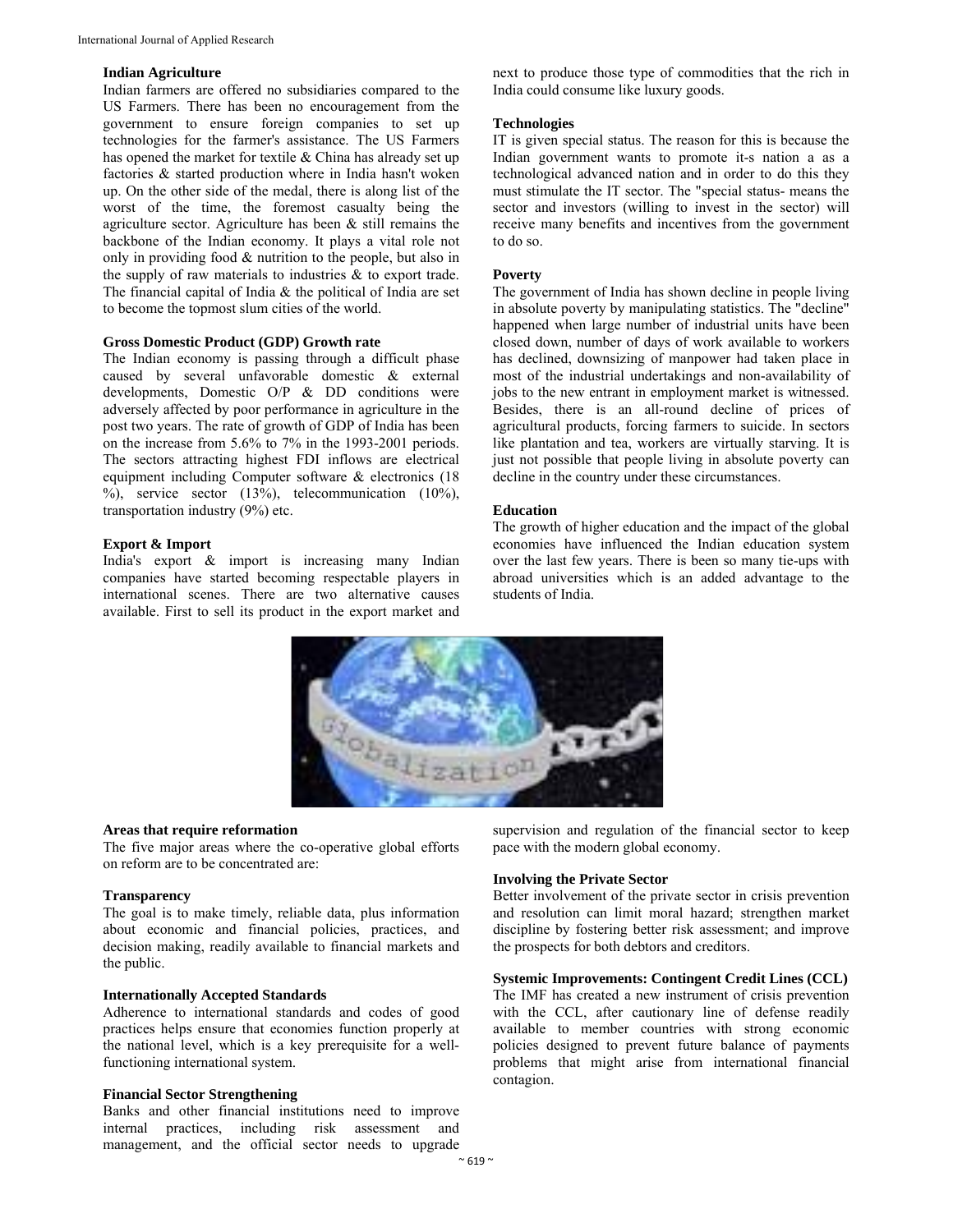#### **Impact on Indian culture**



The culture of any country does not only portray the region and language of the region, but it starts with the mindset and mentality of the residing citizens. Indian culture is quite rich with respect to its heritage and resources, and more importantly due to the welcoming approach of its citizens. India is bouquet of flowers varying religion, dialect, edibles, tradition, custom, music, art and architecture etc., bundled into a single unit of patriotism and unity. The common factor within all these diversities is the Indian mindset of welcoming, greeting, celebrating in a united way with immense affection and togetherness. This is the rich essence of the Indian culture that has attracted many foreigners to stay back in India and mingle into its eternal fragrance.

When we analyse this rich culture with the globalization point of view, we can find many punch holes of westernization and mixing of other traits and cultures into our beautifully woven blanket. Let us closely analyse the impacts of globalization on Indian culture:

#### **Family Structure**

Let us start with the key attraction of Indian joint family culture. The joint families have become a strange surprise to the Indians especially to those residing in the metropolitan cities in the small flat culture with the nuclear families blooming up like mushrooms in the rain. We have lost the patience to get adjusted into the joint family, imbibing the values of the elders and getting the young ones brought up under the shadow of their grandparents. Children have started treating grandparents like guests or visitors, and such an upbringing is one of the main reasons of increasing old age homes, as those children consider their own parents as burden in their state of adulthood.

#### **Marriage Values**

Similarly, marriages have also lost their values. It is very much evident from the increasing number of divorce cases and the extra-marital affairs reported every now and then. Marriage used to be considered as bonding of the souls which will be linked even after the death; but today marriage is like a professional bond or a so-called commitment to share life without compromising their selfinterests. The ego factor into the Indian youth is again a product of globalization.

#### **Adultery**

Both the genders were kept at a distance, with lot many restrictions and limitations to the approach for ages in our culture. With the emergence of globalization and western culture, youth have start mixing up well with each other. The friendly approach and the socializing feature is worth appreciable. But the total breakout of restrictions have adulterated the Indian mindset, playing up with the physical relationship. This has given birth to new relationships in India like live-in relationships. Also the increased cases of rape and sexual abuse cases are a result of the perverted mind which again the imported values very much alien to our mother culture.

# **Social Values**

We have the incorporated values of treating the guests as God, warm-hearted welcoming, greeting elders with due respect and a celebrating every small festival with great colour of enjoyment and togetherness. Such a wide gathering with full hue and light can hardly be seen today. People have highly restricted themselves in social interaction. The interaction in present generation is highly diplomatic considering the financial status and wealth. We have lost our social values and cheerful blessing of togetherness. The present generation is happier celebrating Valentine's Day rather than Holi and Diwali.

## **Food, Clothing and Dialect**

Indian food, clothing and languages are varied with respect to different states. The food varies in its taste, but every food has its own nutrient value and every region is specified and rich in its medicinal preparations with the home remedies. Even the clothing varies in different states which is very much particular in maintaining the dignity of woman. The varies cuisines from all over the world though have different flavours to add, still the food ingredients that have inflicted with much popularity are the junk food items which has increased the health disorders in the country. Again the dressings like the suiting for the males are an inappropriate match for the Indian type of climate. The female dresses are again a way of distraction to the perverted minds.

Even the Indians are not very much in favour of promoting their mother tongue or our national language. Instead the youth today consider it to be a shameful condition to speak in their national language Hindi. The way the foreign languages are getting prevalent in India like the French, German and Spanish, right from the school level, is the example of how much we provide importance to Indian languages in comparison to the foreign ones.

#### **Employment and the Agricultural Sector**

India was predominantly an agricultural based country. With the advanced globalization and cropping up of MNCs, the farming has lost its prime value in India. Agricultural science has the least focus amongst the youngsters who consider farming as a shameful profession and look down upon the same. Employments through MNCs have lucrative deals attracting the bulk of manpower that are working for the other countries as their customer care representatives. We are losing our health and our status and slowly getting to the age of economic slavery due to these MNCs. This is what the globalization has provided Indians through their emergence.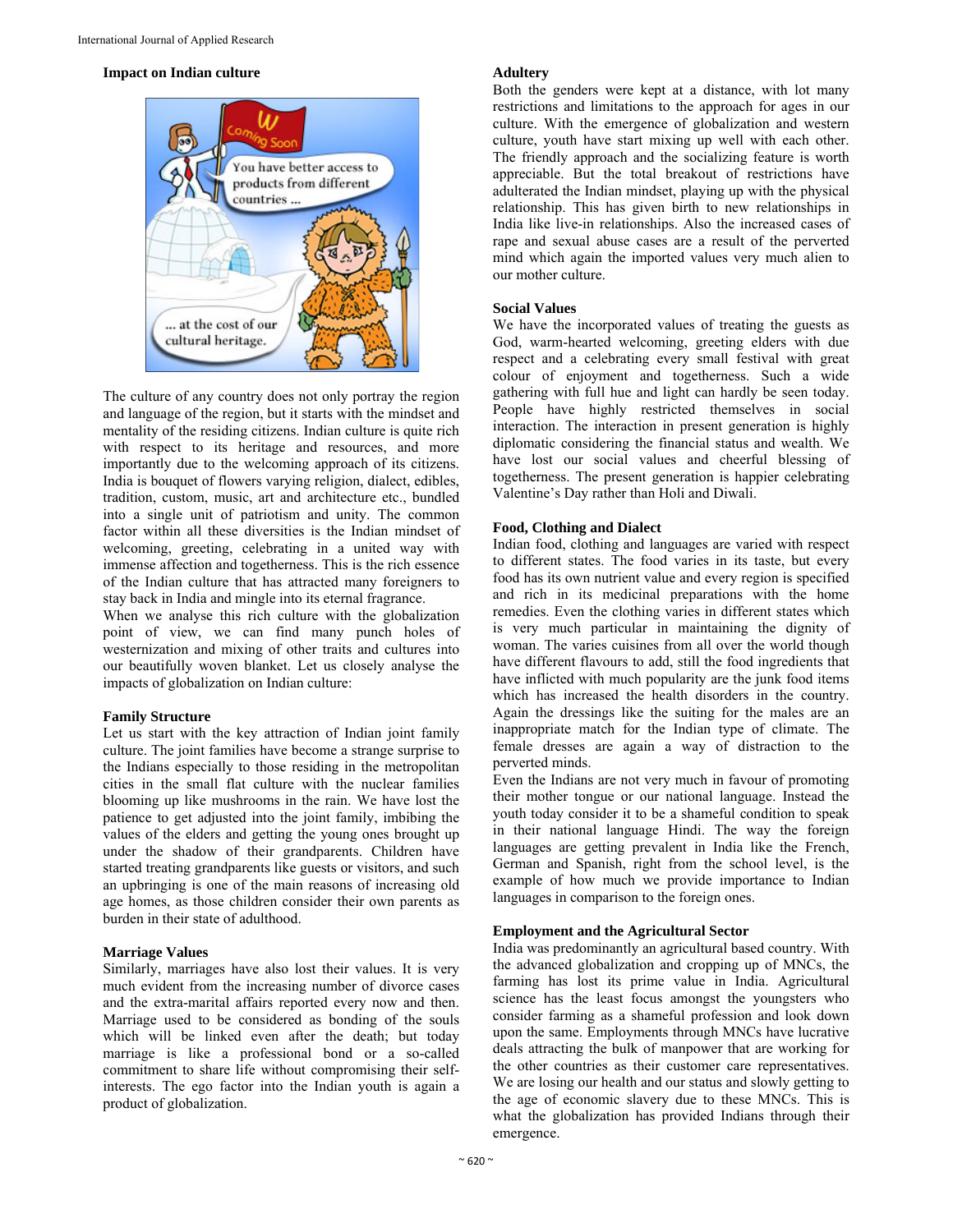# **Advantages of globalization in India**



- There are numerous advantages in the shift to a global economy including the possibility to increase benefits from economies of scale.
- The breaking down of global barriers allows companies to benefit from the largest & cheapest workforces, raw material, & technology.
- Due to globalization, in many areas of the country tomato growers, potato growers & fruit growers, farmers benefited from tie-up & collaborations with ketchup, potato chips, fruit juices etc.
- Fishermen in Kerala have increased their incomes using mobile phones to find out the best markets where the prices are highest on each day.
- Lockouts& strikes have declined to insignificantly low levels because industrial labor is happy.
- Due to Globalization the business market in the world has no boundaries; they can market their products in any part of the world. This has involved the chances of laying hands on global market & technologies, which would definitely increase our qualities of living standards.
- Globalization helps Indian Entrepreneur to know more about the competitors, recent trends, Quality of products.
- Helps in sourcing new technology for improving their Brand Quality.
- Hiring competent person irrespective of the nationality.
- Good exposure of Indian brands to overseas market. Due to increase in healthy competition with other brands, Indian brands will be forced to improve their quality and services to the customer.
- It aims at increasing the production of food and improvements of the economic and social condition of farmers. It would increase efficiency of the workers. Use of seeds and heavy machines has help to increase agricultural productivity.
- It would improve animal husbandries, as it would be able to import good breed of animals from the other countries.
- Farmers will get the privilege of the international market through export agricultural products.

**Disadvantages** 



- Rise in demand for labor & the rise in wage rates leading to increase in costs.
- Too much competition in the market leading to continuous pressure on raising productivity enhancing consumer service, improving products quality in order to survive.
- Voluntary retirement in many public sector units.
- Too many sales person-chasing customers.
- Too many cars on the road & traffic congestion.
- Growth of consumerism.
- Shortage power & infrastructure affecting industrial expansion.
- The farmer got the exposure to global links of markets, technology & investments, beneficial in terms of involving their yields, getting better prices & secured off take. This leads to a major dissatisfaction among under developed/developing countries where they are cut off from the rest of the world. This has also increased the chances of inferiority complex among these nations.
- There is a fundamental problem with globalization, which will cause international tension & trade disputes without arresting the process.
- It may be difficult to survive for Small Scale Industries and other industries that are unable to cope up with the changes due to insufficient funds.